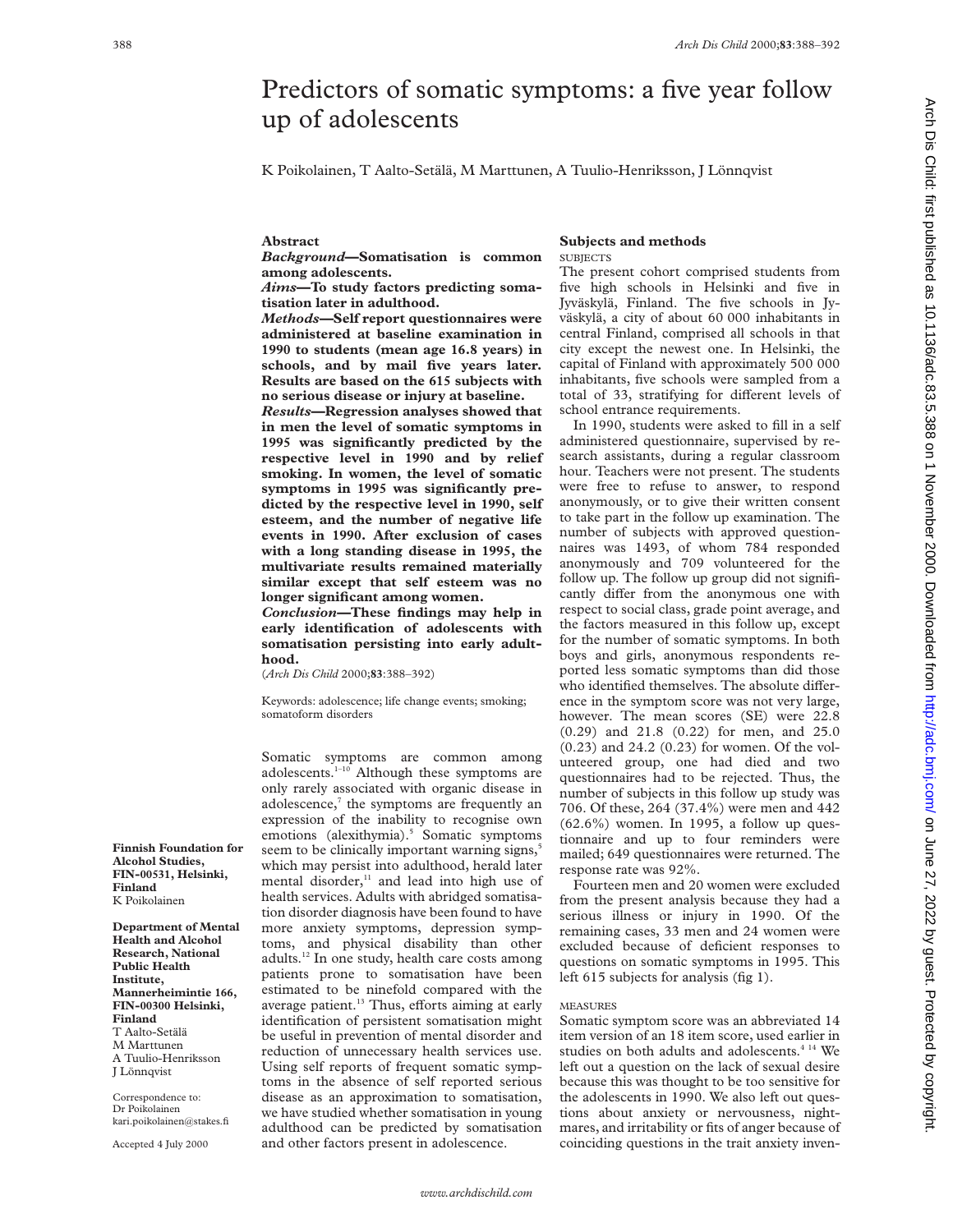

*Figure 1 Cohort profile and number of cases.*

tory. Response options and scoring for items were (1) never, (2) occasionally, (3) rather frequently, and (4) frequently. In order to examine frequent occurrence of symptoms the last two categories were combined. Subjects were asked to report symptoms that had occurred during the past six months.

Social class assessment was based either on father's occupation or on mother's occupation in cases where the father was not living in the family of the adolescent. The City of Helsinki social group classification has the following four groups: (I) professionals, managers, and higher administrative or clerical employees; (II) lower clerical employees; (III) skilled workers; and (IV) unskilled workers.

Academic achievement was documented by the grade point average on the final school report card. This is awarded at the end of the 9th grade when most students are 15 years old.

Social support was ascertained by asking "Do you have a significant other person with whom you may discuss your personal activities and problems?". "Yes" was scored 1, "no" 0. The question for the perceived degree of social support, "How important is this person to you?" was measured on a seven point Likert scale. An abbreviated version of the Life Event Checklist<sup>15</sup> consisted of 20 defined life events (items 1–8, 12–13, 16, 19, 22, 30–31, 34–35, 37) considered most common among Finnish adolescents and of four open items.

The State–Trait Anxiety Inventory<sup>16</sup> was used to measure trait anxiety, a general tendency of feeling. Trait depression was assessed by two questions following the style, scoring, and response options of the State– Trait Anxiety Inventory. The questions dealt with a general tendency to have manifest depressive mood.17 We had to confine ourselves

The Defence Style Questionnaire (DSQ) consisted of 72 statements on a nine point scale assessing possible conscious derivatives of 20 defences.<sup>19 20</sup> Based on the 88 item original, it has been revised to be congruous with the definitions of defence mechanisms in the *Diagnostic and statistical manual of mental disorders* (DSM-III-R) by the American Psychiatric Association.<sup>21</sup> As in earlier research, these defences were combined into three variables: (1) mature defences (anticipation, humour, sublimation, and suppression); (2) neurotic defences (altruism, idealisation, and reaction formation and undoing); and (3) immature defences (acting out, autistic fantasy, denial, devaluation, displacement, dissociation, isolation, passive aggression, projection, rationalisation, somatisation, and splitting). Earlier, a test–retest study found that the defence styles correlated closely when the DSQ was repeated six months later in a sample of 39 cases.

Relief alcohol or drug use and relief smoking, two items from DSQ, were used as independent variables to measure substance use. These were "I take drugs, medicine, or alcohol when I am tense" and "I smoke when I am nervous". The items were removed from the immature defense style score. This did not notably weaken the immature defence style score; the correlation coefficient between the original and the abridged score was over 0.99 for both girls and boys.

## STATISTICAL ANALYSIS

Between group differences in the distributions of continuous variables were assessed with the two tailed *t* test. Associations between categorical variables were assessed with the  $\gamma^2$  test. If less than two thirds of the items for a composite scale were missing, missing values were replaced by the mean value, calculated from the items answered by the respondent. The sensitivity of results to this was studied by excluding and including cases with replaced values in the analysis.

Multivariate models were fitted to evaluate the relations between dependent variables and the dependent variable. In the case of a continuous dependent variable, regression analysis was used, in the case of a categorical one logistic regression. Interactions were studied by adding product terms. The level of significance was set at  $p < 0.05$ .

#### **Results**

In 1995, one or more somatic symptoms were reported frequently (including the response option "rather frequently") by 24% of the men and 44% of the women. Persistence of symptoms was studied by examining the number of cases who reported frequent occurrence of one or more symptoms both in 1990 and in 1995. Of all men reporting somatisation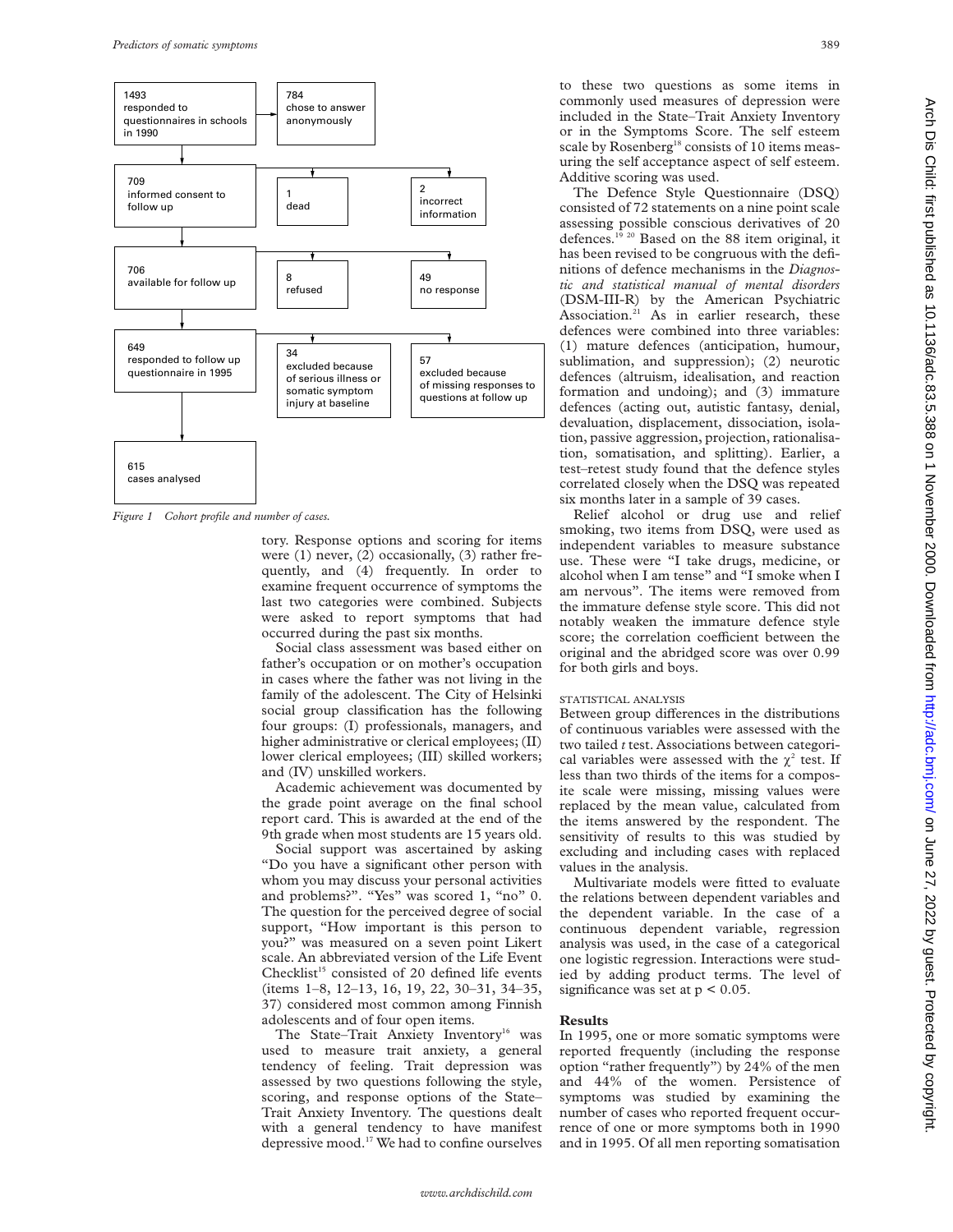*Table 1 Frequency of occurrence of one or more somatic symptoms in 1990 and 1995 in men and women*

| Gender | Symptoms in<br>1990 | Symptoms in 1995 |        |      |               |  |
|--------|---------------------|------------------|--------|------|---------------|--|
|        |                     | Yes $(\% )$      | No (%) | OR   | 95% CI        |  |
| Male   | Yes                 | 67.3             | 41.0   | 2.97 | 1.54-5.72     |  |
|        | No                  | 32.7             | 59.0   |      |               |  |
|        |                     | (52)             | (166)  |      |               |  |
| Female | Yes                 | 78.2             | 58.3   | 2.56 | $1.64 - 4.01$ |  |
|        | No                  | 21.8             | 41.7   |      |               |  |
|        |                     | (174)            | (223)  |      |               |  |

Number of cases in parentheses.

OR, odds ratio.

*Table 2 Frequency of somatic symptoms in 1995 in men and women*

|                                                            | Men% | Women % |
|------------------------------------------------------------|------|---------|
| Headache                                                   | 3.7  | 13.4    |
| Abdominal pains                                            | 2.8  | 7.8     |
| Fatigue or weakness                                        | 3.7  | 14.9    |
| Lethargy                                                   | 6.0  | 13.1    |
| Difficulty in falling asleep or waking up during the night | 9.2  | 9.3     |
| Lack of appetite                                           | 1.4  | 1.8     |
| <b>Dizziness</b>                                           | 1.8  | 3.0     |
| Diarrhoea or irregular bowel function                      | 3.7  | 12.3    |
| Nausea or vomiting                                         | 0.5  | 1.3     |
| Heartburn or dyspepsia                                     | 3.2  | 7.3     |
| Profuse perspiration in the absence of physical effort     |      | 3.0     |
| Hand tremor                                                | 0.9  | 2.8     |
| Tachycardia or irregular heart rhythm                      |      | 2.5     |
| Dyspnoea in the absence of physical effort                 |      | 3.0     |
| Number of cases                                            | 218  | 397     |

Table 3 Correlation coefficients (r) between the somatic symptom score in 1995 and *baseline variables in 1990*

|                          | Men        |                  | Women      |                  |  |
|--------------------------|------------|------------------|------------|------------------|--|
| Variables in 1990        | r          | $\boldsymbol{n}$ | r          | $\boldsymbol{n}$ |  |
| Somatic symptom score    | $0.45***$  | 218              | $0.42***$  | 397              |  |
| Trait anxiety            | $0.34***$  | 218              | $0.26***$  | 396              |  |
| Perceived social support | $-0.004$   | 193              | $-0.06$    | 382              |  |
| Negative life events     | 0.06       | 218              | $0.21***$  | 397              |  |
| Self esteem              | $-0.22***$ | 218              | $-0.26***$ | 397              |  |
| Grade point average      | $-0.10$    | 217              | $-0.04$    | 396              |  |
| Relief drinking          | $0.25***$  | 217              | $0.25***$  | 395              |  |
| Relief smoking           | $0.16*$    | 217              | $0.17***$  | 395              |  |
| Defence style scores     |            |                  |            |                  |  |
| Mature                   | $-0.07$    | 216              | 0.003      | 396              |  |
| Neurotic                 | $0.16***$  | 216              | $0.15***$  | 395              |  |
| Immature                 | $0.20**$   | 216              | $0.25***$  | 396              |  |

\*p<0.05; \*\*p<0.01; \*\*\*p<0.001; n = number of cases.

*Table 4 Regression analysis of somatic symptom score in 1995 on predictors in 1990 in 218 men and 397 women*

|        | Predictor in 1990         | Regression coefficient |                   |         |         |       |
|--------|---------------------------|------------------------|-------------------|---------|---------|-------|
| Gender |                           | Estimate               | Standard<br>error | t value | p value | $R^2$ |
| Men    | Somatic symptom score     | 0.352                  | 0.049             | 7.184   | < 0.001 |       |
|        | Relief smoking            | 0.157                  | 0.066             | 2.383   | 0.018   |       |
|        | Constant                  | 10.519                 | 1.041             | 10.108  | < 0.001 | 0.23  |
| Women  | Somatic symptom score     | 0.328                  | 0.045             | 7.354   | < 0.001 |       |
|        | Negative life event score | 0.219                  | 0.091             | 2.394   | 0.017   |       |
|        | Self esteem               | $-0.110$               | 0.044             | 2.521   | 0.012   |       |
|        | Constant                  | 15.917                 | 1.871             | 8.507   | < 0.001 | 0.21  |

*Table 5 Regression analysis of somatic symptom score in 1995 on predictors in 1990 in 189 men and 322 women with no long standing disease in 1995*

|        | Predictor in 1990         | Regression coefficient |                   |         |         |       |
|--------|---------------------------|------------------------|-------------------|---------|---------|-------|
| Gender |                           | Estimate               | Standard<br>error | t value | p value | $R^2$ |
| Men.   | Somatic symptom score     | 0.315                  | 0.053             | 5.938   | < 0.001 |       |
|        | Relief smoking            | 0.160                  | 0.071             | 2.266   | 0.025   |       |
|        | Constant                  | 11.244                 | 1.111             | 10.120  | < 0.001 | 0.19  |
| Women  | Somatic symptom score     | 0.326                  | 0.048             | 6.837   | < 0.001 |       |
|        | Negative life event score | 0.224                  | 0.094             | 2.379   | 0.018   |       |
|        | Self esteem               | $-0.074$               | 0.046             | 1.625   | 0.105   |       |
|        | Constant                  | 14.640                 | 1.965             | 7.449   | < 0.001 | 0.20  |

at this level in 1995, 67% reported symptoms already in 1990. The respective figure for women was 78%. In bivariate analysis, frequent symptoms in 1990 predicted significantly the presence of frequent symptoms in 1995 in both sexes (table 1). The most common symptoms occurring frequently included fatigue or weakness, lethargy, sleeping difficulties, headache, abdominal pain, and diarrhoea or irregular bowel function (table 2).

Multivariate regression analysis was used to examine in more detail potential predictors of the symptom level in 1995. The former included social group, perceived degree of social support, trait anxiety, trait depression, number of worries, number of negative life events, self esteem, grade point average, relief drinking, relief smoking, the three defence style clusters (immature, neurotic, and mature) and somatic symptom score in 1990. Many of the former correlated significantly with the somatic symptom level in 1995 (table 3). However, when the latter were entered as continuous explaining variables in regression models with the somatic symptoms score in 1995 as the dependent variable, only a few remained significant.

In men, the level of somatic symptoms in 1995 was significantly predicted by the respective level in 1990 and by relief smoking. In women, the level of somatic symptoms in 1995 was significantly predicted by the respective level in 1990 as well as by self esteem and the number of negative life events in 1990 (table 4). There were no interactions between the predictors. When the number of negative life events was replaced in the model by the individual 22 negative life event items, none of the latter reached statistical significance. However, increased parental absence from home  $(p = 0.10)$ , loss of employment by parent  $(p = 0.11)$ , and failing in an examination  $(p = 0.26)$  were the three most important single items. The results did not materially change when the predictors were examined as categorised variables in logistic regression analysis. The cut off point for the categorised variables was the 67th percentile.

In 1995, the presence of a long standing disease was reported by 13% of the men and 19% of the women. The most frequent of these were allergy in 30 cases, asthma in 14 cases, dermatological diseases in 10 cases, and diabetes in eight cases. After exclusion of all cases who reported a long standing disease, the multivariate results remained materially similar except that self esteem was no longer a significant predictor among women (table 5).

### **Discussion**

We found notable continuity in somatic symptoms between adolescence and early adulthood. Given the frequent symptoms in 1990, the odds ratio for reporting frequent symptoms in 1995 was threefold for men and 2.6-fold for women, compared with subjects with occasional or no symptoms in 1990. Among our subjects with frequent somatic symptoms at the follow up examination, 67% of the men and 78% of the women had already had frequent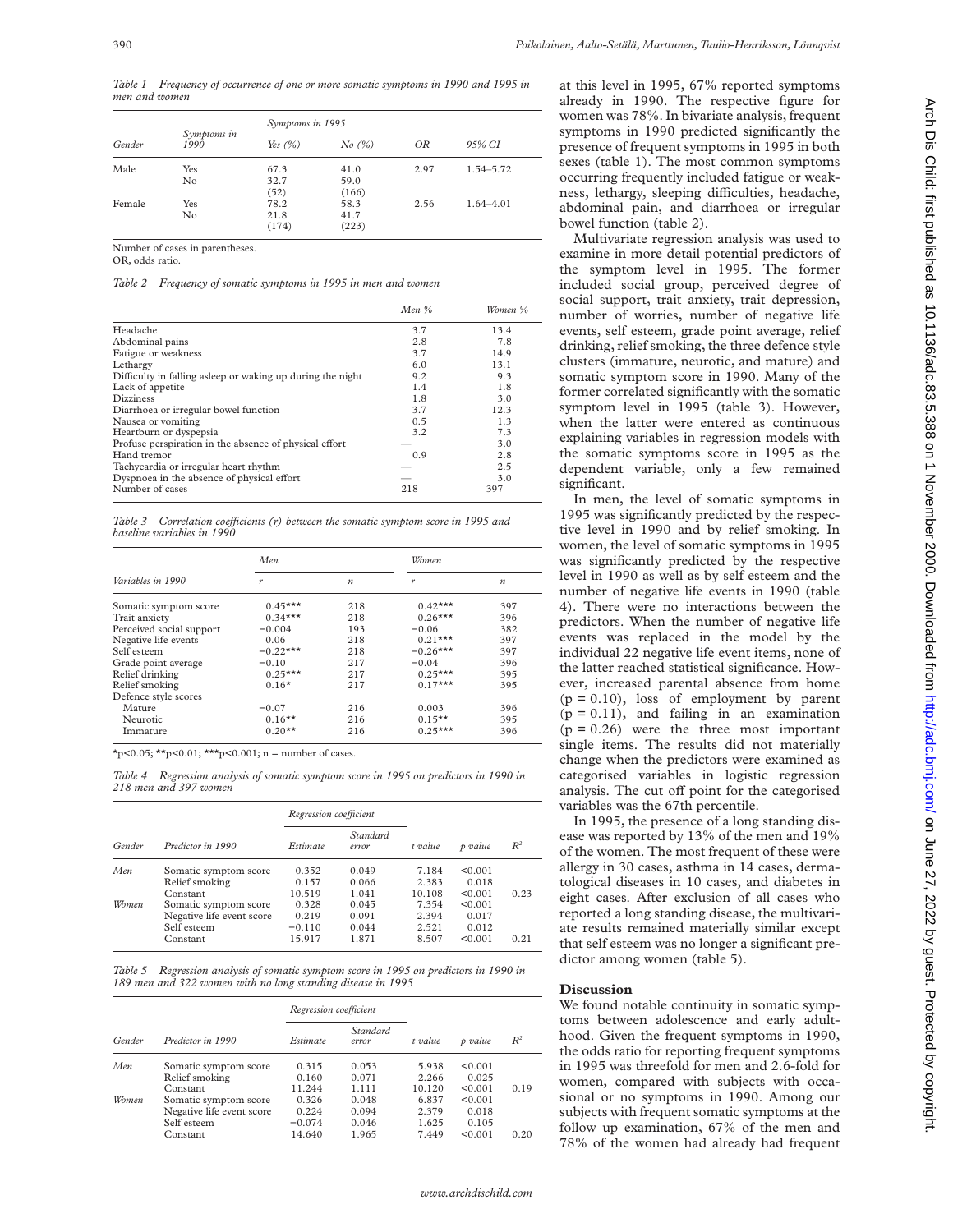symptoms five years earlier as adolescents. Multivariate regression analysis confirmed that the continuity of somatic symptoms was not confounded by other predictors. To our knowledge, this is the first follow up study on the continuity of somatic symptoms from adolescence to early adulthood in a population sample. A one year follow up study on symptom levels in a consecutive clinical series has previously been reported.<sup>22</sup>

Earlier cross sectional studies, including our own, have found several factors that correlate with the level of somatic symptoms.<sup>7 10 23</sup> In prospective design, however, only a few of these predict the level of somatic symptoms at follow up, suggesting that the remaining factors are not causally independent and thus not relevant to changes in the symptom score. In our earlier cross sectional analysis in adolescence, somatic symptom scores associated positively with trait anxiety, trait depression, immature defence style, and alcohol or drug use in both sexes.<sup>10</sup> In boys, smoking was associated with more symptoms, and in girls, high self esteem with fewer symptoms. In the present prospective analysis, the level of somatic symptoms in 1995 was significantly predicted by the respective level in 1990 and by relief smoking in men. In women, the level of somatic symptoms in 1995 was significantly predicted by the respective level in 1990 and the number of negative life events in 1990.

It is interesting that the level of somatic symptoms was predicted by relief smoking in men. Compared with women, men are less good at verbally expressing psychiatric problems, and more likely to express the latter as somatic symptoms. Relief smoking may be an effort to self medicate anxiety. However, while the effect of relief smoking was statistically significant, it was not very large in absolute terms.

There are several limitations to our study. We were not able to study somatisation among the parents of the study subjects. Earlier, higher levels of somatic complaints have been found to be predicted in both adolescent boys and girls by having a father with high level of somatic symptoms in a one year follow up study of a consecutive series of children and adolescents aged 6–18 years admitted to a paediatric clinic because of abdominal pain of at least one month's duration. Moreover, the level of somatic symptoms in boys correlated positively with those of their mothers.<sup>22</sup> These findings might reflect genetic influences or learning from parental example. The importance of the genetic component is supported by a follow up study on 335 twins from birth to the age of 12–20 years. Zygosity was unfortunately not measured but the concordance of somatic symptoms was 93% in boy–boy pairs, 91% in girl–girl pairs, and 71% in boy–girl pairs, suggesting genetic inheritance.<sup>24</sup> Further studies should assess the familial background of somatisation more closely.

Our study was based on self reports. These may be subject to errors caused by forgetting and conscious or unconscious faking. We used self reports of frequent somatic symptoms in

the absence of self reported serious disease as an approximation of somatisation. Somatisation is defined as the presence of medically unexplained symptoms.<sup>12</sup> Ideally, the assessment should be based on medical examination and exclusion of disease. Unfortunately, this was not possible in our study. However, we could exclude all cases who reported a long standing disease in 1995.

The number of negative life events in adolescence predicted the level of somatic symptoms in adulthood in women. As no single life event reached significance, it seems that it is the cumulative exposure to negative events that is important in the causation of somatic symptoms. However, a larger study might find small significant effects of single negative events.

The previously mentioned one year follow up study<sup>22</sup> also found that a high level of somatic symptoms was predicted by having higher levels of negative life events in cases with low social competence. We did not have a measure of social competence. A related concept is, however, self esteem. We found that both self esteem and the number of negative life events predicted somatic symptom levels in women. There was no interaction between negative life events and self esteem in our data. However, self esteem was no longer a significant predictor among women after exclusion cases who reported a long standing disease.

The number of subjects with somatisation is likely to be overestimated in our study. Approximately one half of the students gave their consent for follow up at baseline, and those who preferred to respond anonymously reported on average a lower level of somatic symptoms than the rest. The mean difference in symptom score was not large, however. The mean score for men remaining anonymous was 4% lower than that for participants. The respective figure for women was 3%. Therefore, we believe that the degree of overestimation is unimportant.

Our sample comprised urban Finnish speaking adolescents, sharing a similar ethnic, educational, and social background. In Finland, almost two thirds of the annual birth cohort at this age enter high school and schooling is free. These schools correspond approximately to British higher secondary schools. Our sample thus represents the more educated majority of Finnish adolescents. Because of the lack of the less educated third of the population and cultural variation, these results should be seen as suggestive rather than directly generalisable to other population groups.

To sum up, high levels of somatic symptoms in early adulthood were predicted by high somatic symptom levels in adolescence, and moreover, by a high degree of relief smoking in men and by a high number of negative life events and low self esteem in women. These findings might be useful in early identification of subjects in whom somatic symptoms persist into early adulthood. Further studies should assess more closely the predictive value of the above measures and the familial background in the continuity of somatic symptoms and exam